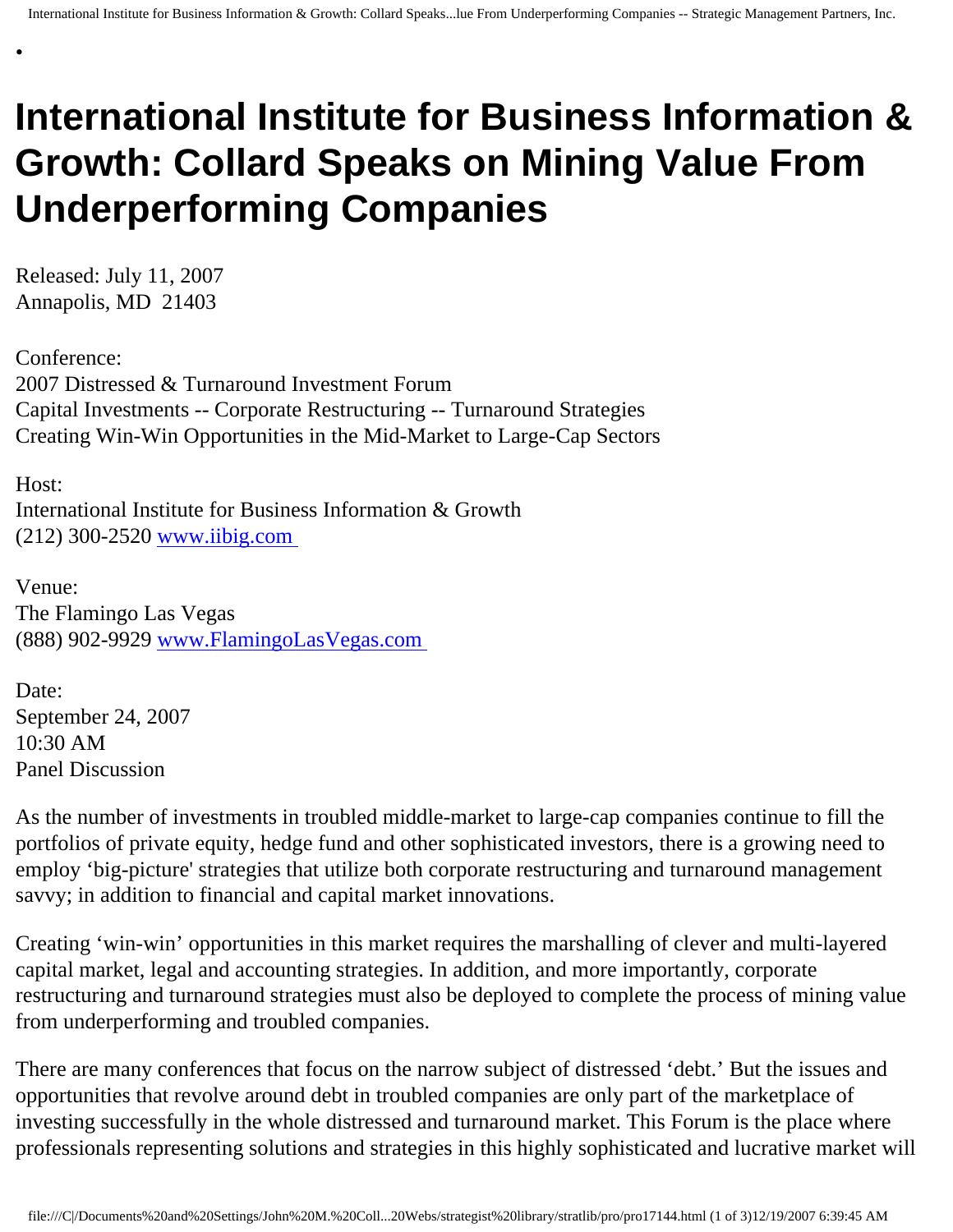International Institute for Business Information & Growth: Collard Speaks...lue From Underperforming Companies -- Strategic Management Partners, Inc.

meet and discuss ideas and outcomes.

Panel: Mining Value From Underperforming & Troubled Companies

Moderator: John M. Collard, CTP, Chairman, Strategic Management Partners, Inc.

Panelists: Richard W. Wirth, CEO, Corporate Renewal Services, Inc. Mark E. Chesen, President, National City Capital Markets Philip A. Arra, President, Hunt Special Situations Group, LP

Mr. Collard said "there is real value-added realized when investors bring in turnaround professionals to run a company or advise private equity investors on investing in underperforming companies in which they want to invest. They bring a unique leadership style to focus on the immediacy of changes required. When a company is in trouble a different transferable set of leadership skills is required to set the company back on a profitable path." "Focusing on exit strategies from the start is key to maximizing returns on investment. You must build enterprises that future buyers want to invest in."

"More private equity and hedge fund investors are seeking the help of turnaround experts, and many are adding this talent to their senior management roles." Regardless of who employs the turnaround manager, their unique expertise is required to be successful in this market.

###

Reference:

[www.StrategicMgtPartners.com](http://www.strategicmgtpartners.com/)

[Distressed & Turnaround Investment Forum Agenda](http://www. iibig.com/conferences/F0701/overview.html) 

[www.iibig.com](http://www.iibig.com/)

John M. Collard (john@strategicmgtpartners.com) Chairman Strategic Management Partners, Inc. 522 Horn Point Drive Annapolis, MD 21403 Phone : 410-263-9100 Fax : 410-263-6094

[www.StrategicMgtPartners.com](http://www.strategicmgtpartners.com/)